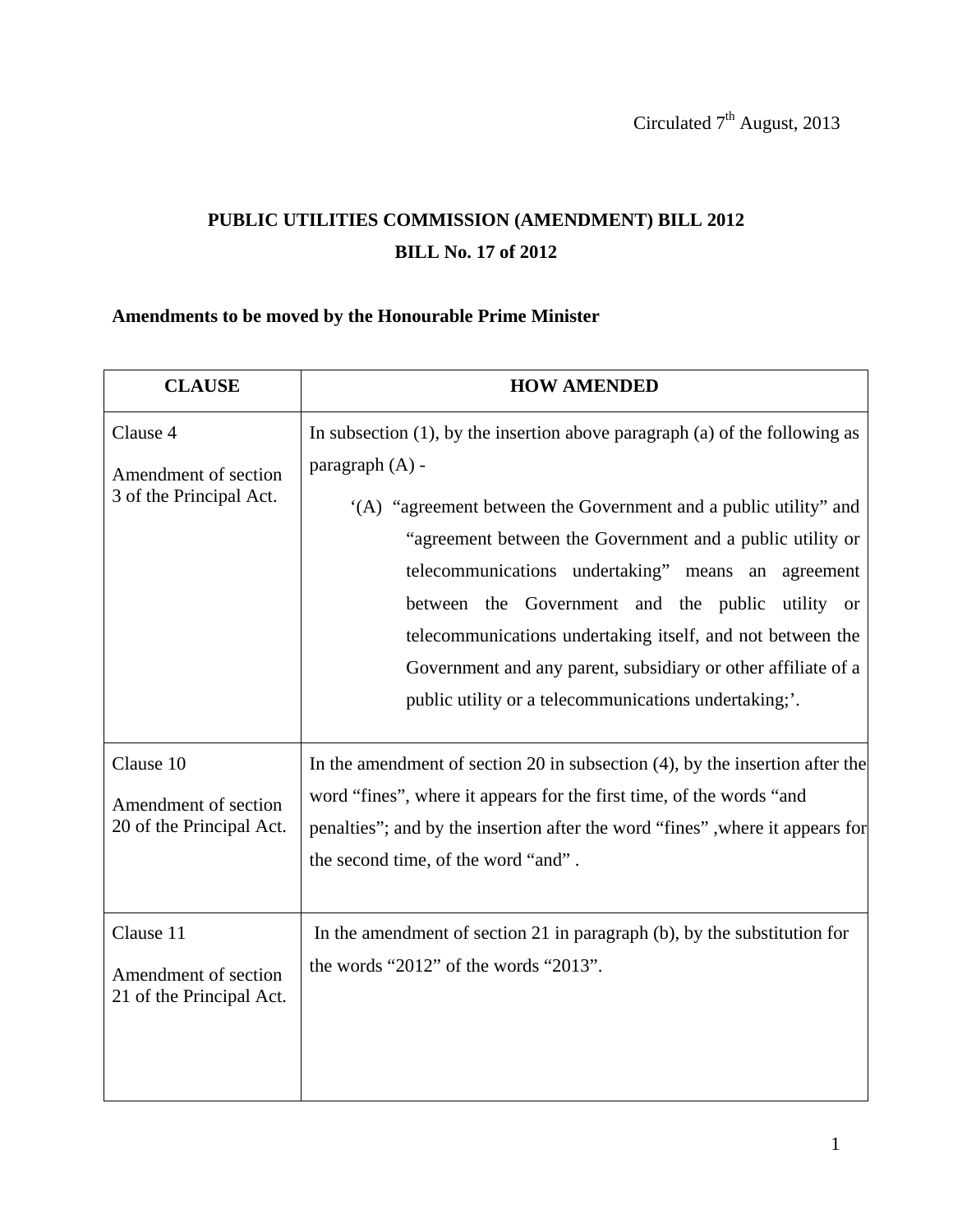| Clause 15 A                                                   | Immediately after clause 15, insert the following as clause 15A-<br>"Amendment of<br>15 A. Section 50(1) of the Principal Act is amended by<br>section 50 of the<br>Principal Act.<br>the substitution for the words "an annual compound rate of<br>eight percent" of the words "a rate that is equivalent to the<br>average treasury bill rate for the preceding three hundred<br>and sixty-four days"."                                       |
|---------------------------------------------------------------|-------------------------------------------------------------------------------------------------------------------------------------------------------------------------------------------------------------------------------------------------------------------------------------------------------------------------------------------------------------------------------------------------------------------------------------------------|
| Clause 28<br>Amendment of section 71<br>of the Principal Act. | Substitute the following for clause 28-<br>"28. Section 71 of the Principal Act is amended by the insertion immediately<br>after the word "utility" of the words "or telecommunications undertaking" and<br>by the insertion after the word "utility" in the marginal note of the words "or<br>telecommunications undertaking."                                                                                                                 |
| Clause 30<br>Amendment of section 73<br>of the Principal Act. | Substitute the following for clause 30-<br>"30. Section 73 of the Principal Act is amended by the insertion<br>immediately after the word "utility" wherever it appears and in the marginal<br>note of the words "or telecommunications undertaking"."                                                                                                                                                                                          |
| Clause 31<br>Amendment of section 75<br>of the Principal Act. | Substitute the following for paragraph (a)-<br>re-numbering it as subsection $(1)$ and in the re-numbered<br>" $(a)$<br>subsection by the insertion immediately after the word "utility"<br>where it appears for the first time of the words " or<br>telecommunications undertaking" and where the word "utility"<br>appears for the second time by the insertion of the words "or a<br>telecommunications undertaking" immediately after it;". |
| Clause 33<br>Amendment of section 83<br>of the Principal Act  | Substitute the following for paragraph (a)-<br>"(a) in subsection (1) in the opening part and the marginal note by the<br>insertion immediately after the word "utility" the words "or a                                                                                                                                                                                                                                                        |